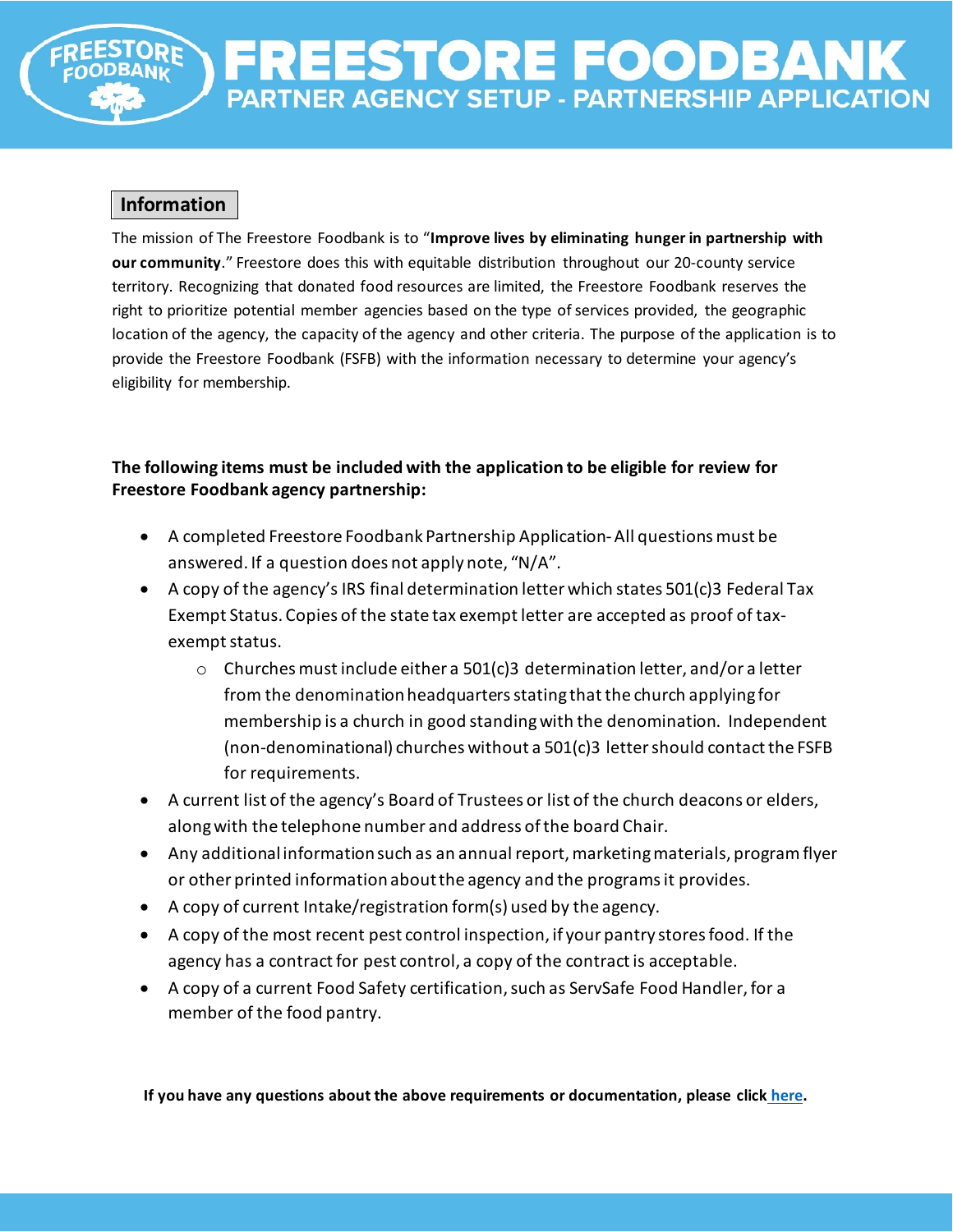## **Contact Information**

**STORE** 

| Partner Agency Name:            |        |                   |         |
|---------------------------------|--------|-------------------|---------|
| Distribution Address:           |        |                   |         |
|                                 | State: |                   | County: |
| Email<br>Address:               |        |                   |         |
| Phone:                          |        | Website:          |         |
| Billing Address (If Different): |        |                   |         |
| City: $\qquad \qquad$           | State: |                   | County: |
| Agency<br>Director:             |        | Point of Contact: |         |
|                                 |        |                   |         |

**FREESTORE FOODBANK**<br>PARTNER AGENCY SETUP - PARTNERSHIP APPLICATION

Does your organization have access to a computer that is connected to the internet?

## **Partner Information**

## **Program Type**

| <b>Emergency</b> | Pantry       | Soup Kitchen        | Homeless Shelter |
|------------------|--------------|---------------------|------------------|
| Youth            | Day Care     | After-School        | Residential      |
|                  |              | Program             | Program          |
| <b>Elderly</b>   | Day Program  | Residential Program |                  |
| <b>Substance</b> | Day Program  | Residential Program |                  |
| Abuse/           |              |                     |                  |
| Rehab            |              |                     |                  |
| Health Clinic    | Transitional | Other:              |                  |
|                  | Housing      |                     |                  |
| School           |              |                     |                  |
| Pantry           |              |                     |                  |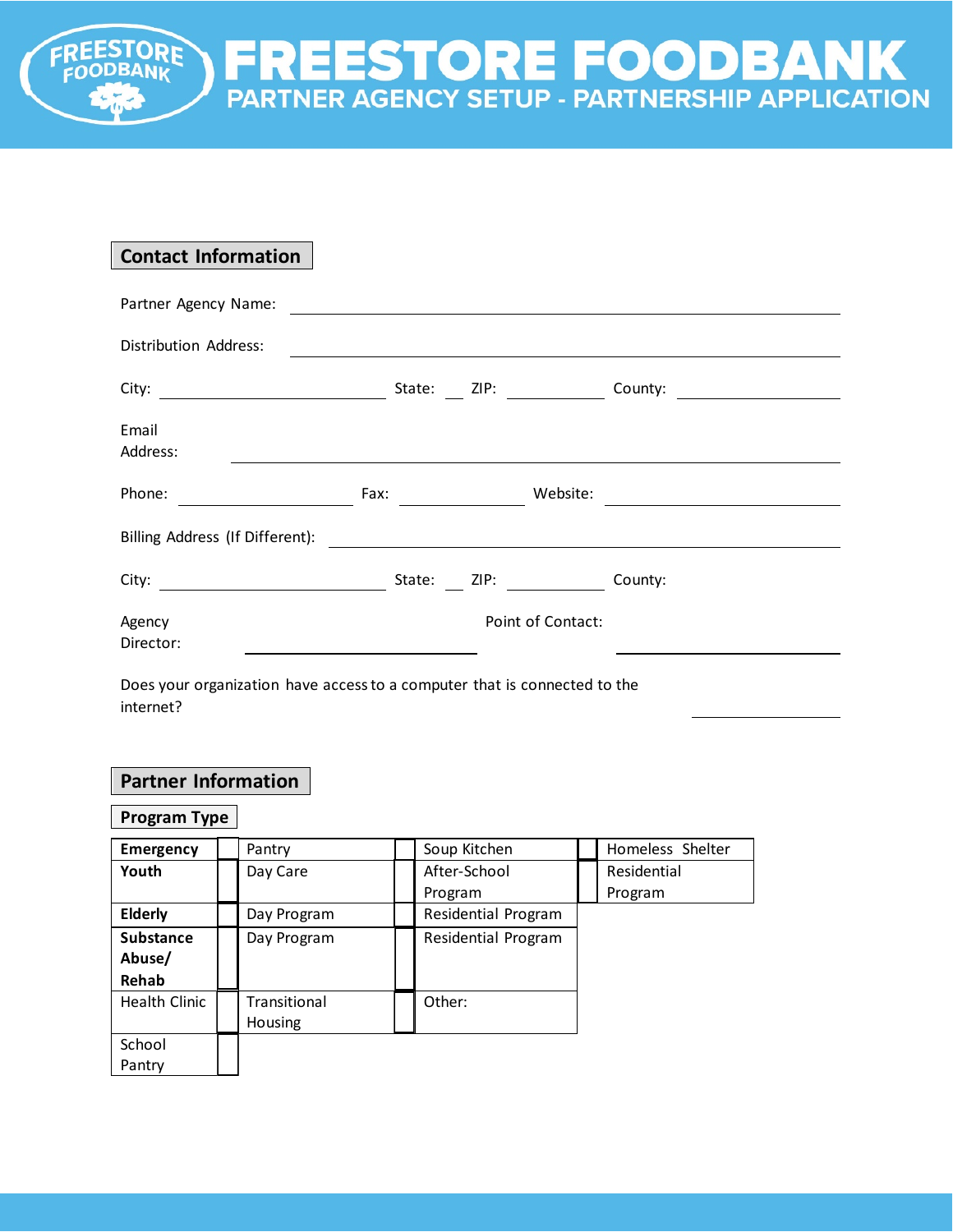**FREESTORE FOODBANK**<br>PARTNER AGENCY SETUP - PARTNERSHIP APPLICATION

**PRE** 

| Date Program Began:                                                                                        |                                                                   |                                                                                 | Areas Served/ Zip codes<br>served:                                                          |              |            |          |
|------------------------------------------------------------------------------------------------------------|-------------------------------------------------------------------|---------------------------------------------------------------------------------|---------------------------------------------------------------------------------------------|--------------|------------|----------|
|                                                                                                            |                                                                   |                                                                                 |                                                                                             |              |            |          |
|                                                                                                            |                                                                   |                                                                                 | <b>Hours of Operation (Open for Clients)</b>                                                |              |            |          |
| <b>Sunday</b>                                                                                              | <b>Monday</b>                                                     | Tuesday                                                                         | Wednesday                                                                                   | Thursday     | Friday     | Saturday |
|                                                                                                            |                                                                   |                                                                                 |                                                                                             |              |            |          |
|                                                                                                            |                                                                   |                                                                                 | If the program is open less than one day a week, please describe the schedule of operation: |              |            |          |
|                                                                                                            |                                                                   |                                                                                 |                                                                                             |              |            |          |
|                                                                                                            | <b>Financial Information</b>                                      |                                                                                 |                                                                                             |              |            |          |
| Program Annual Budget:                                                                                     |                                                                   | \$                                                                              |                                                                                             | Monthly Food | \$         |          |
|                                                                                                            |                                                                   |                                                                                 | Budget:                                                                                     |              |            |          |
| Donations<br>Grants/Foundations<br><b>Fundraising Events</b><br>Government<br>Program Service Fee<br>Other | Sources of Funding (Figures should equal 100%)<br>100             | %<br>$\%$<br>$\%$<br>%<br>%<br>Please<br>Explain<br>%<br>Please<br>Explain<br>% |                                                                                             |              |            |          |
| <b>Sources of Food</b><br>Purchased                                                                        | %                                                                 |                                                                                 |                                                                                             |              |            |          |
|                                                                                                            | List Retail / Wholesale Food Suppliers                            | Donated                                                                         | %                                                                                           |              |            |          |
|                                                                                                            |                                                                   |                                                                                 |                                                                                             |              |            |          |
| <b>Staffing Information</b>                                                                                |                                                                   |                                                                                 |                                                                                             |              |            |          |
|                                                                                                            | How many staff and volunteers run the program?<br>Full-Time Staff |                                                                                 | Part-Time Staff                                                                             |              | Volunteers |          |
|                                                                                                            | <b>Collaborative Efforts</b>                                      |                                                                                 |                                                                                             |              |            |          |

Please describe any collaboration the agency is involved in. Collaborations occur when a number of agencies and individuals make a commitment to work together and contribute resources to obtain a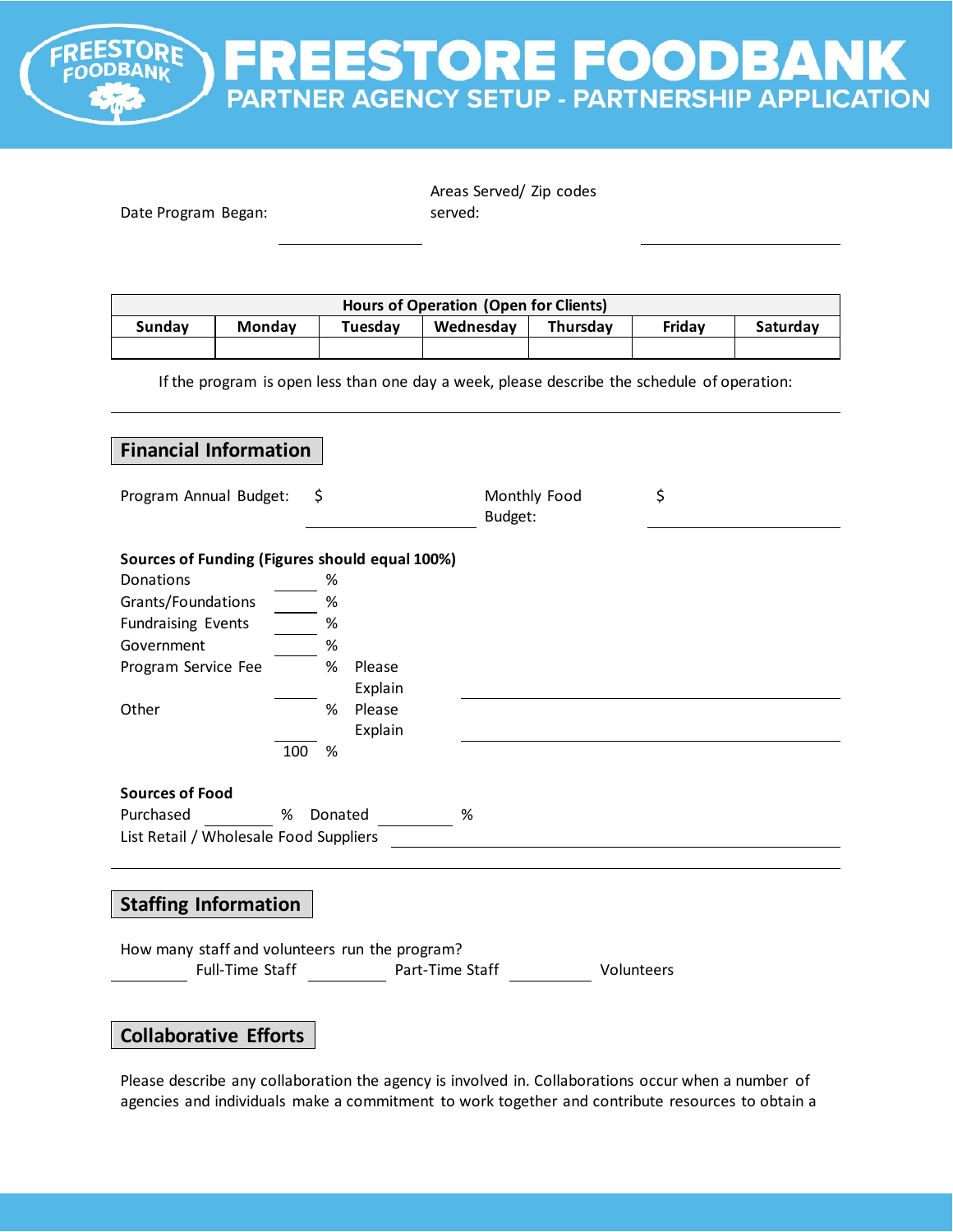

common, long term goal that cannot be achieved more efficiently as individual entities. Please do not list organizations that only fund the program, or organizations that refer clients to/accept referrals from your program or its' clients.

**Client Information**

Primary Client Population

#### **Client Restrictions (if any, as required by program)**

|  | Age | Income | Gender | Other |
|--|-----|--------|--------|-------|
|--|-----|--------|--------|-------|

How does your organization screen clients for eligibility? Please describe your intake process, and attach sample screening/intake forms:

Does your organization require verification and / or identification? Please Explain

## **Primary Programs (Emergency Food Pantry Only)**

|                    | <b>Service Data</b> |        |
|--------------------|---------------------|--------|
| How many served?   | <b>Monthly</b>      | Yearly |
| <b>Households</b>  |                     |        |
| <b>Individuals</b> |                     |        |

How many pounds do you provide for the average household of 4 people?

Mow often may clients receive food?

Other services provided to clients: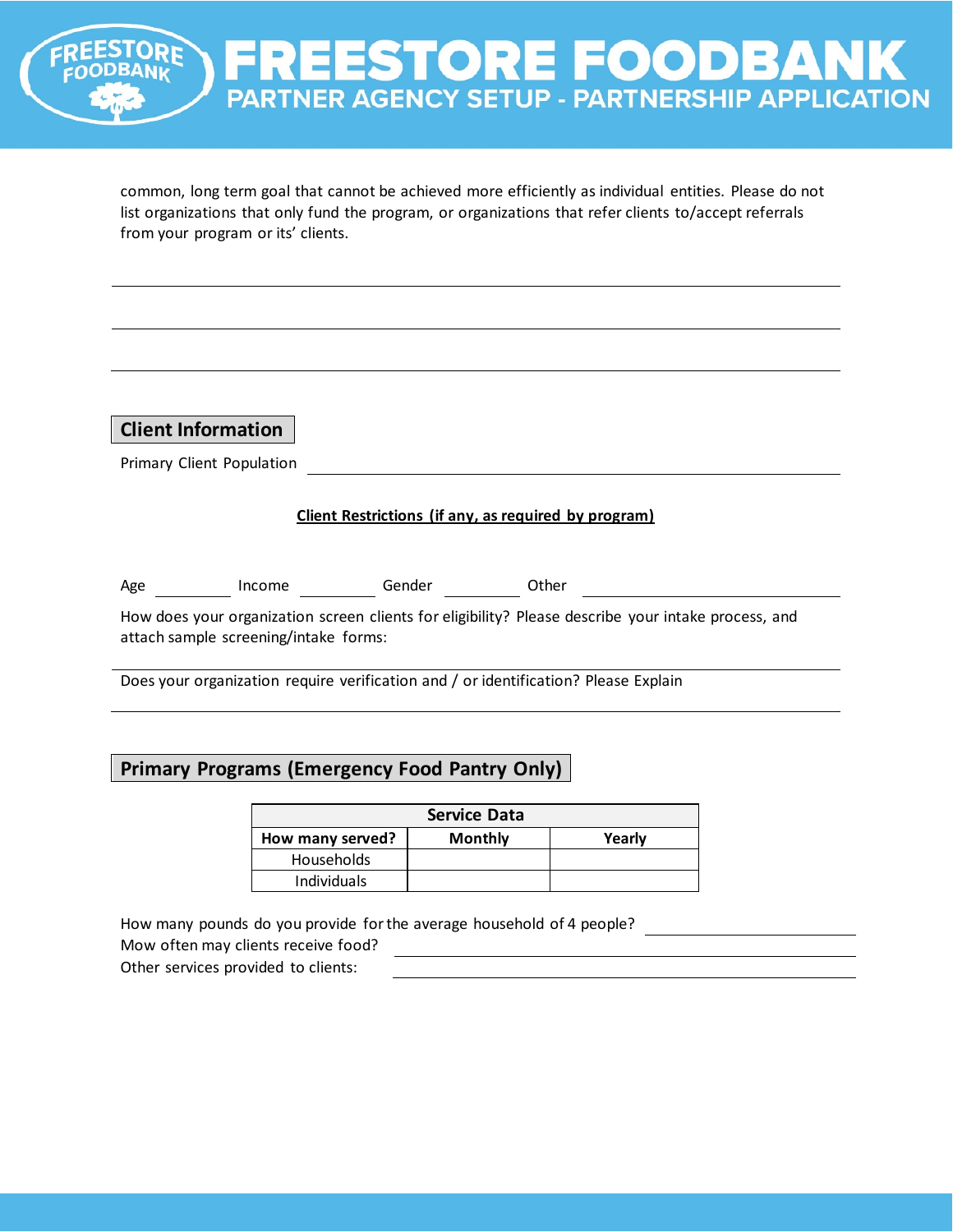

## **Kitchen and Storage Area**

Dry storage capacity (length, width, height)

Describe area (shelves, cabinets, pallets, basement, etc.)

| Freezers (number of units) |            |         | Refrigerators (number of units) |            |                |
|----------------------------|------------|---------|---------------------------------|------------|----------------|
| <b>Domestic</b>            | Commercial | Walk-in | <b>Domestic</b>                 | Commercial | <b>Walk-in</b> |
|                            |            |         |                                 |            |                |

## **On-Site Meal Providers (If clients eat meals at your location)**

| (Meals served) | <b>Breakfast</b> | ∟unch | <b>Dinner</b> | <b>Snack</b> |
|----------------|------------------|-------|---------------|--------------|
| Daily          |                  |       |               |              |
| Monthly        |                  |       |               |              |

| Does your agency prepare meals on site? $\bigcirc$ Yes $\bigcirc$ No |          |  |
|----------------------------------------------------------------------|----------|--|
| Does your agency use catered meals?                                  | OYes ONo |  |

#### **On-Site Meal Providers**

Describe kitchen and facility area, list equipment: